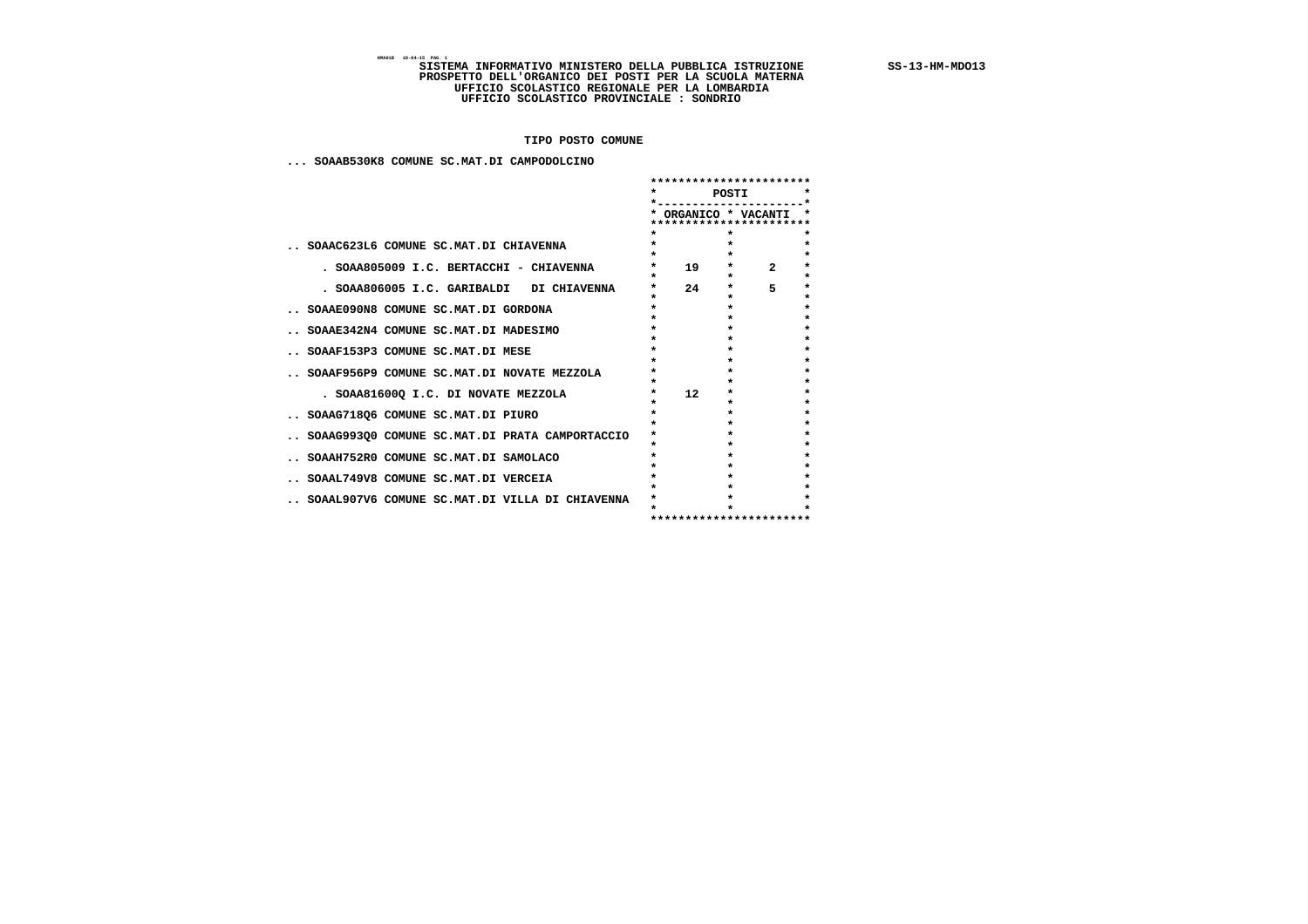$SS-13-HM-MDO13$ 

# HMAO1B 10-04-15 PAG. 2<br>SISTEMA INFORMATIVO MINISTERO DELLA PUBBLICA ISTRUZIONE SS-13-HM-MDO13<br>PROSPETTO DELL'ORGANICO DEI POSTI PER LA SCUOLA INFANZIA<br>UFFICIO SCOLASTICO REGIONALE PER LA LOMBARDIA<br>UFFICIO SCOLASTICO PROVIN

 **TIPO POSTO COMUNE**

 **... SOAA021ZI0 DISTRETTO 021**

|                                               | $\star$                      |    | POSTI              |                         |                    |
|-----------------------------------------------|------------------------------|----|--------------------|-------------------------|--------------------|
|                                               |                              |    | ORGANICO * VACANTI |                         |                    |
|                                               |                              |    |                    | ********************    |                    |
|                                               |                              |    | $\star$            |                         | $\star$            |
| SOAAA273I9 COMUNE SC.MAT.DI ANDALO VALTELLINO | $\star$<br>$\star$           |    | $\star$            |                         | $\star$<br>$\star$ |
| SOAAA382I3 COMUNE SC.MAT.DI ARDENNO           | $\star$                      |    | $\star$            |                         | $\star$            |
|                                               | $\star$                      |    | $\star$            |                         | $\star$            |
| . SOAA81500X I.C. DI ARDENNO                  | $\star$                      | 18 | $\star$            | $\mathbf{z}$            | $\star$            |
|                                               | $\star$<br>$\star$           |    | $\star$<br>$\star$ |                         | $\star$<br>$\star$ |
| SOAAB255K5 COMUNE SC.MAT.DI BUGLIO IN MONTE   | $\star$                      |    | $\star$            |                         | $\star$            |
| SOAAC785L1 COMUNE SC.MAT.DI CIVO              | $\bullet$                    |    | $\bullet$          |                         | $\star$            |
|                                               | $\star$                      |    | $\star$            |                         | $\star$            |
| SOAAD088M2 COMUNE SC.MAT.DI COSIO VALTELLINO  | $\star$<br>$\star$           |    | $\star$<br>$\star$ |                         | $\star$<br>$\star$ |
| . SOAA81100L I.C. DI COSIO VALTELLINO         | *                            | 16 | $\star$            | $\mathbf{2}$            | $\star$            |
|                                               | $\star$                      |    | $\star$            |                         | $\star$            |
| SOAAD266M6 COMUNE SC.MAT.DI DELEBIO           | $\star$<br>$\star$           |    | $\star$<br>$\star$ |                         | $\star$<br>$\star$ |
| . SOAA813008 I. C. DI DELEBIO                 | $\star$                      | 24 | $\star$            | 1                       | $\star$            |
|                                               | $\star$                      |    | $\star$            |                         | $\star$            |
| SOAAD377M3 COMUNE SC.MAT.DI DUBINO            | $\star$                      |    | $\star$            |                         | $\star$            |
| SOAAD694M6 COMUNE SC.MAT.DI FORCOLA           | $\star$<br>$\star$           |    | $\star$<br>$\star$ |                         | $\star$<br>$\star$ |
|                                               | $\star$                      |    | $\star$            |                         | $\star$            |
| SOAAE896N6 COMUNE SC.MAT.DI MANTELLO          | $\star$                      |    | $\star$            |                         | $\star$            |
|                                               | $\star$<br>$\star$           |    | $\star$<br>$\star$ |                         | $\star$<br>$\star$ |
| SOAAF712P3 COMUNE SC.MAT.DI MORBEGNO          | $\star$                      |    | $\star$            |                         | $\star$            |
| . SOAA81700G I.C. 1 "SPINI VANONI" MORBEGNO   | $\star$ . The set of $\star$ | 12 | $\star$            | 1.                      | $\star$            |
|                                               | $\star$                      |    | $\star$            |                         | $\star$            |
| . SOAA82300V I.C. 2 "DAMIANI" DI MORBEGNO     | $\star$<br>$\star$           | 16 | $\star$<br>$\star$ |                         | $\star$<br>$\star$ |
| SOAAG572Q7 COMUNE SC.MAT.DI PIANTEDO          | $\star$                      |    | $\star$            |                         | $\star$            |
|                                               |                              |    |                    |                         |                    |
|                                               |                              |    |                    | *********************** |                    |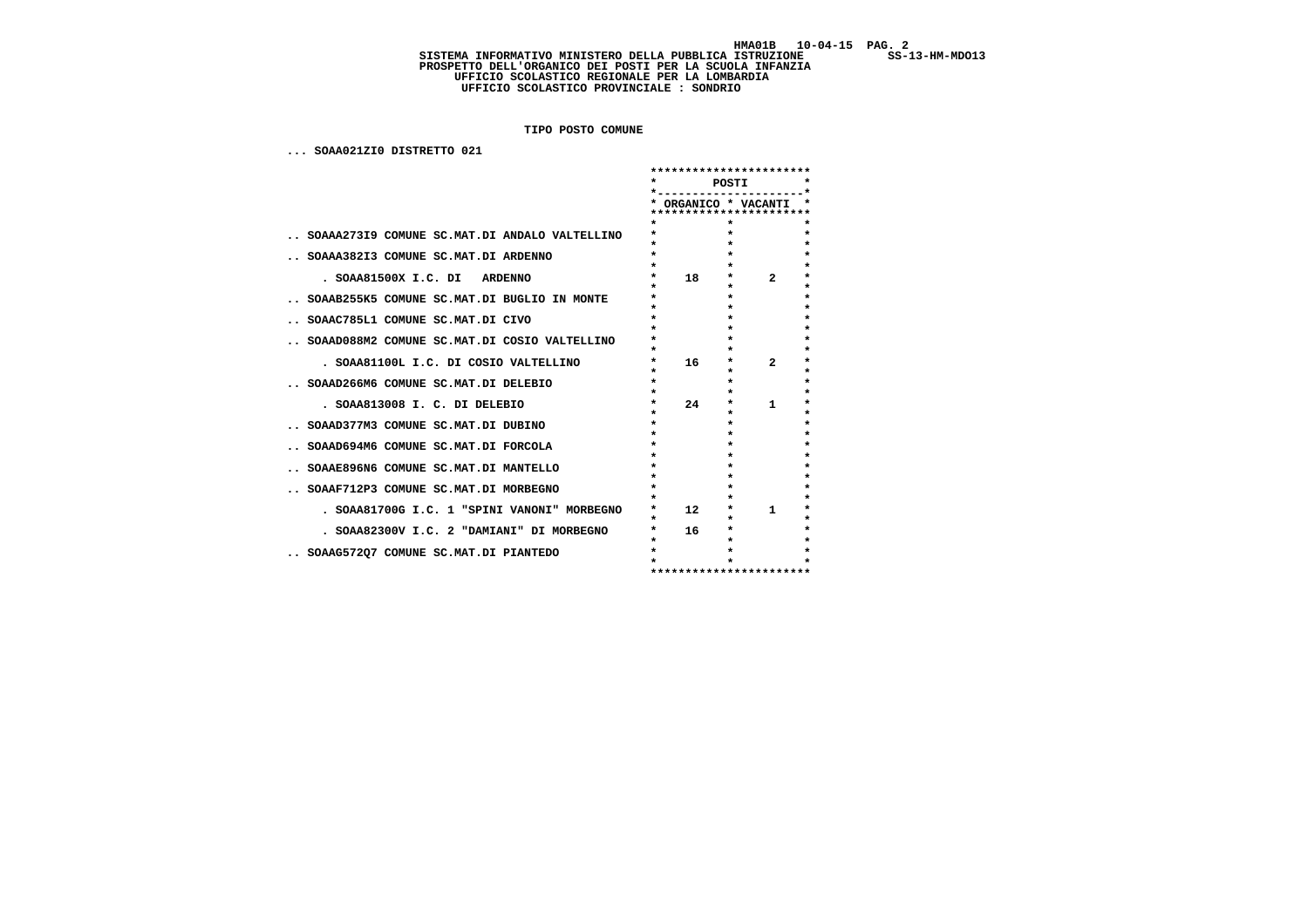$SS-13-HM-MDO13$ 

HMAO1B 10-04-15 PAG. 3<br>SISTEMA INFORMATIVO MINISTERO DELLA PUBBLICA ISTRUZIONE SS-13-HM-MDO13<br>PROSPETTO DELL'ORGANICO DEI POSTI PER LA SCUOLA INFANZIA<br>UFFICIO SCOLASTICO REGIONALE PER LA LOMBARDIA<br>UFFICIO SCOLASTICO PROVIN

 **TIPO POSTO COMUNE**

|                                                                    | ********************<br>POSTI<br>$\star$<br>*<br>ORGANICO * VACANTI |                         |                    | $\star$ |                               |
|--------------------------------------------------------------------|---------------------------------------------------------------------|-------------------------|--------------------|---------|-------------------------------|
|                                                                    |                                                                     |                         |                    |         |                               |
| SOAAH493R2 COMUNE SC.MAT.DI ROGOLO                                 | ÷                                                                   |                         | $\star$            |         | $\star$                       |
| SOAAL035V8 COMUNE SC.MAT.DI TALAMONA                               | $\star$                                                             |                         | $\star$            |         | $\star$<br>$\star$<br>$\star$ |
| . SOAA814004 I.C. "GAVAZZENI " DI<br>TALAMONA                      | $\star$<br>$\star$                                                  | 11                      | $\star$            |         | $\star$<br>$\star$            |
| SOAAL056V8 COMUNE SC.MAT.DI TARTANO                                |                                                                     |                         |                    |         | $\star$<br>$\star$<br>$\star$ |
| SOAAL330V2 COMUNE SC.MAT.DI TRAONA<br>. SOAA81200C I. C. DI TRAONA | ÷<br>$\star$                                                        | 12 <sup>7</sup>         | $\star$<br>$\star$ | 1       | $\star$<br>$\star$            |
| SOAAL638V6 COMUNE SC.MAT.DI VAL MASINO                             |                                                                     |                         |                    |         | $\star$                       |
|                                                                    |                                                                     | *********************** |                    |         |                               |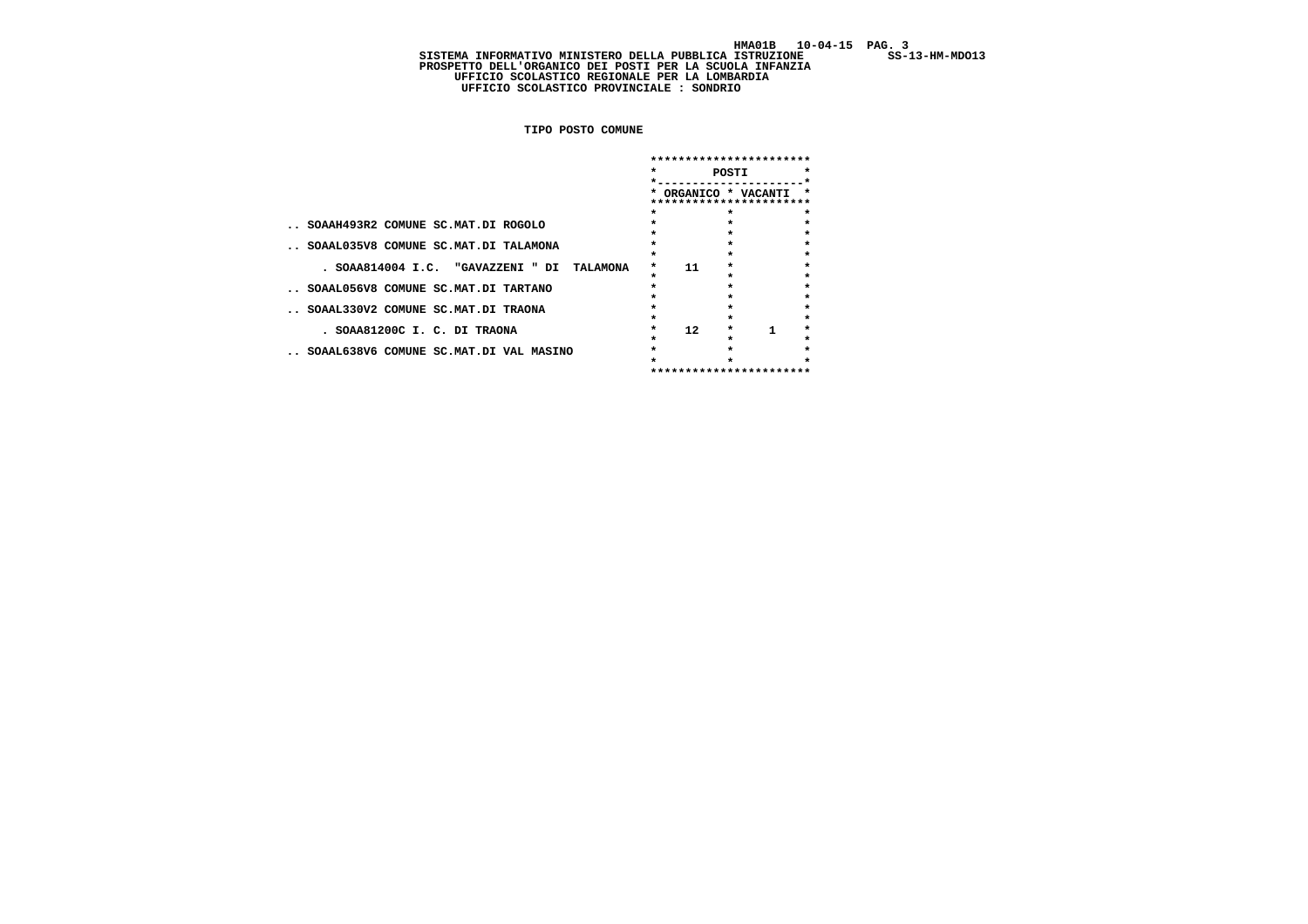SS-13-HM-MD013

# HMAO1B 10-04-15 PAG. 4<br>SISTEMA INFORMATIVO MINISTERO DELLA PUBBLICA ISTRUZIONE SS-13-HM-MDO13<br>PROSPETTO DELL'ORGANICO DEI POSTI PER LA SCUOLA INFANZIA<br>UFFICIO SCOLASTICO REGIONALE PER LA LOMBARDIA<br>UFFICIO SCOLASTICO PROVIN

 **TIPO POSTO COMUNE**

 **... SOAA022ZK2 DISTRETTO 022**

|                                                    |           | ***********************                      |         |              |         |
|----------------------------------------------------|-----------|----------------------------------------------|---------|--------------|---------|
|                                                    | $\star$   | POSTI                                        |         |              | $\star$ |
|                                                    |           | ORGANICO * VACANTI<br>********************** |         |              | *       |
|                                                    |           |                                              | $\star$ |              |         |
|                                                    |           |                                              | $\star$ |              | $\star$ |
| SOAAA172I6 COMUNE SC.MAT.DI ALBOSAGGIA             | $\ast$    |                                              |         |              | $\star$ |
|                                                    |           | $\star$                                      |         |              | $\star$ |
| SOAAA787I4 COMUNE SC.MAT.DI BERBENNO DI VALTELLIN* |           | $\star$                                      |         |              | $\star$ |
|                                                    | $\star$   |                                              | $\star$ |              | $\star$ |
| . SOAA801002 I.C. "G.FUMASONI" BERBENNO DI V.      | $\star$   | 12                                           | $\star$ | $\mathbf{2}$ | $\star$ |
|                                                    | $\star$   |                                              | $\star$ |              | $\star$ |
| SOAAB366K7 COMUNE SC.MAT.DI CAIOLO                 | $\star$   | $\star$                                      |         |              | $\star$ |
|                                                    | $\star$   | $\bullet$                                    |         |              | $\star$ |
| SOAAC418L4 COMUNE SC.MAT.DI CEDRASCO               | $\bullet$ | $\bullet$                                    |         |              | $\star$ |
|                                                    |           | $\bullet$                                    |         |              | $\star$ |
| SOAAC628L1 COMUNE SC.MAT.DI CHIESA IN VALMALENCO * |           | $\star$                                      |         |              | $\star$ |
|                                                    | *         | $\star$                                      |         |              | $\star$ |
| . SOAA80200T I.C. DI CHIESA VALMALENCO             | *         | $\star$<br>$\mathbf{2}$                      |         |              | $\star$ |
|                                                    | $\star$   | $\star$                                      |         |              | $\star$ |
| SOAAC651L6 COMUNE SC.MAT.DI CHIURO                 | $\star$   |                                              | $\star$ |              | $\star$ |
|                                                    | $\star$   |                                              | $\star$ |              | $\star$ |
|                                                    | $\star$   | $\bullet$                                    |         |              | $\star$ |
| SOAAC903L7 COMUNE SC.MAT.DI COLORINA               |           | $\bullet$                                    |         |              |         |
|                                                    | $\star$   |                                              |         |              | $\star$ |
| SOAAG431Q2 COMUNE SC.MAT.DI POGGIRIDENTI           | $\star$   |                                              | $\star$ |              | $\star$ |
|                                                    | $\star$   |                                              | $\star$ |              | $\star$ |
| SOAAG576Q3 COMUNE SC.MAT.DI PIATEDA                | $\star$   |                                              | $\star$ |              | $\star$ |
|                                                    | $\star$   |                                              | $\star$ |              | $\star$ |
| SOAAG829Q6 COMUNE SC.MAT.DI PONTE IN VALTELLINA    | $\star$   | $\star$                                      |         |              | $\star$ |
|                                                    | $\star$   | $\star$                                      |         |              | $\star$ |
| . SOAA80400D I.C. PONTE IN VALTELLINA              | $\star$   | 16                                           | $\star$ | $\mathbf{2}$ | $\star$ |
|                                                    | $\star$   | $\bullet$                                    |         |              | $\star$ |
| SOAAI829S6 COMUNE SC.MAT.DI SONDRIO                | $\star$   | $\star$                                      |         |              | $\star$ |
|                                                    | $\star$   |                                              | $\star$ |              | $\star$ |
| . SOAA819007 I.C. SONDRIO - "CENTRO"               | $\star$   | 14                                           | $\star$ | 3            | $\star$ |
|                                                    | $\star$   | $\star$                                      |         |              | $\star$ |
| . SOAA821007 I.C. SONDRIO - "PAESI OROBICI"        | $\star$   | 18                                           | $\star$ | 1            | $\star$ |
|                                                    | $\star$   |                                              | $\star$ |              | $\star$ |
|                                                    |           | **********************                       |         |              |         |
|                                                    |           |                                              |         |              |         |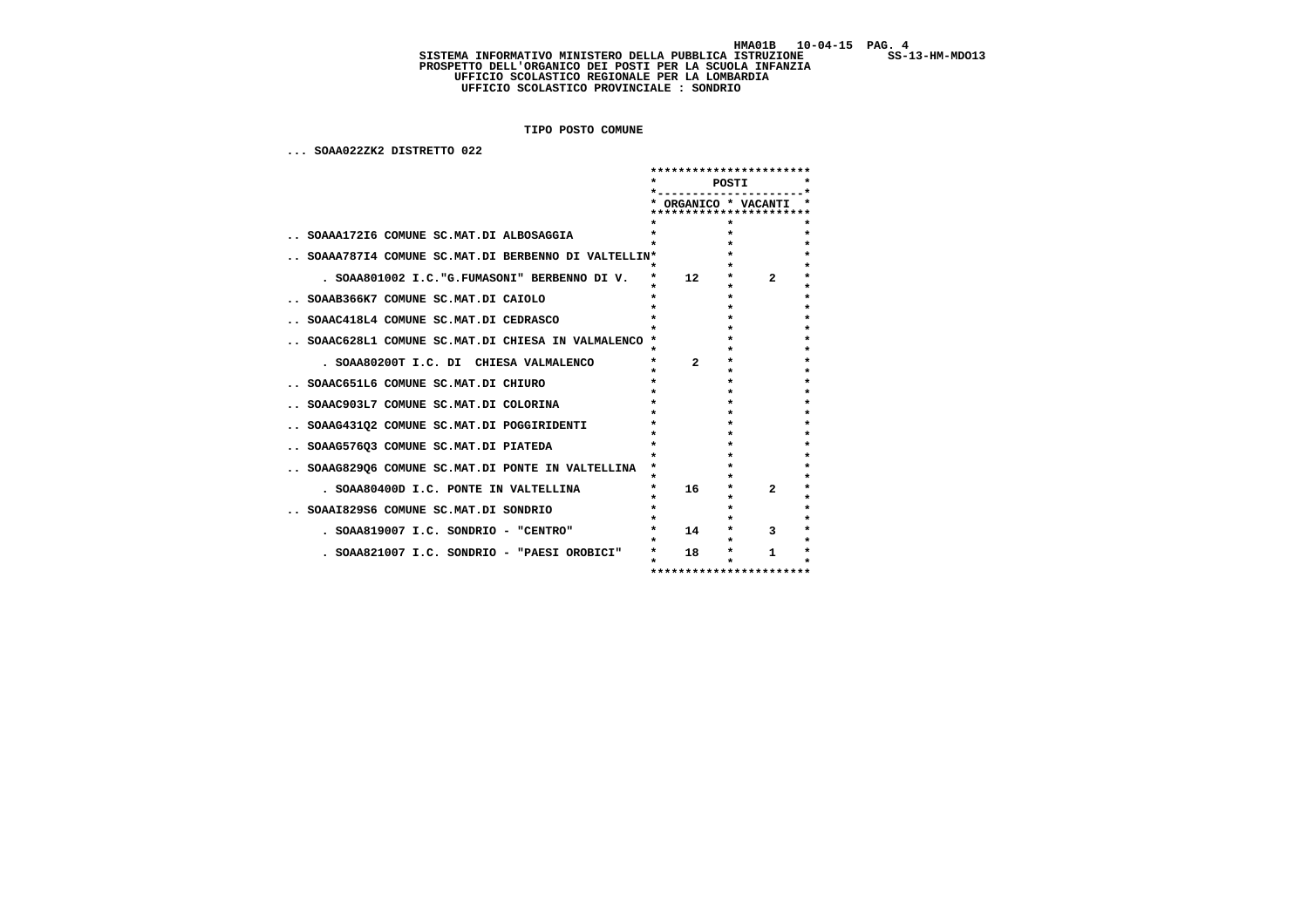$SS-13-HM-MDO13$ 

 **SISTEMA INFORMATIVO MINISTERO DELLA PUBBLICA ISTRUZIONE SS-13-HM-MDO13 PROSPETTO DELL'ORGANICO DEI POSTI PER LA SCUOLA INFANZIA UFFICIO SCOLASTICO REGIONALE PER LA LOMBARDIA UFFICIO SCOLASTICO PROVINCIALE : SONDRIO**

 **TIPO POSTO COMUNE**

|                                            | *********************** |                         |                                                 |         |  |  |  |
|--------------------------------------------|-------------------------|-------------------------|-------------------------------------------------|---------|--|--|--|
|                                            | $\star$<br>POSTI        |                         |                                                 |         |  |  |  |
|                                            |                         |                         |                                                 |         |  |  |  |
|                                            |                         |                         | * ORGANICO * VACANTI<br>*********************** | *       |  |  |  |
|                                            | $\star$                 |                         | *                                               |         |  |  |  |
| . SOAA82000B I.C. SONDRIO - "PAESI RETICI" | $\star$                 | 10                      | $\star$                                         | $\star$ |  |  |  |
|                                            |                         |                         | $\star$                                         | ÷       |  |  |  |
| SOAAL392V3 COMUNE SC.MAT.DI TRESIVIO       | $\star$                 |                         | $\star$                                         | ÷       |  |  |  |
|                                            |                         |                         |                                                 | ÷       |  |  |  |
|                                            |                         | *********************** |                                                 |         |  |  |  |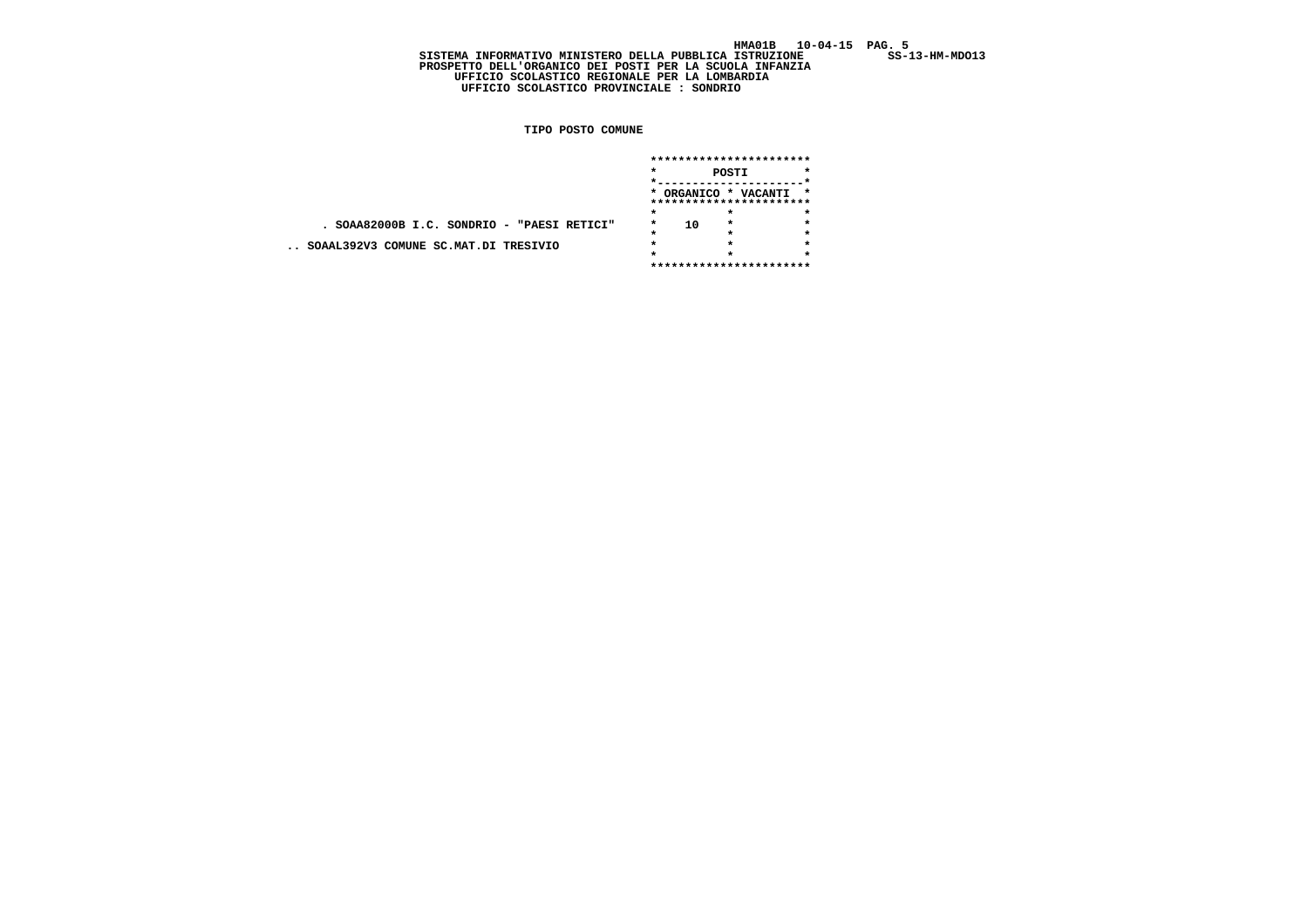# HMAO1B 10-04-15 PAG. 6<br>SISTEMA INFORMATIVO MINISTERO DELLA PUBBLICA ISTRUZIONE SS-13-HM-MDO13<br>PROSPETTO DELL'ORGANICO DEI POSTI PER LA SCUOLA INFANZIA<br>UFFICIO SCOLASTICO REGIONALE PER LA LOMBARDIA<br>UFFICIO SCOLASTICO PROVIN

 **TIPO POSTO COMUNE**

 **... SOAA023ZL1 DISTRETTO 023**

|                                                 | ***********************<br>$\star$ |                            |                                    |                    |
|-------------------------------------------------|------------------------------------|----------------------------|------------------------------------|--------------------|
|                                                 |                                    | POSTI                      | $\star$                            |                    |
|                                                 |                                    |                            | ORGANICO * VACANTI<br>************ |                    |
|                                                 | $\star$                            | $\star$                    |                                    | $\star$            |
| SOAAA337I7 COMUNE SC.MAT.DI APRICA              | $\star$                            | $\star$                    |                                    | $\star$            |
|                                                 |                                    | $\star$                    |                                    | $\star$            |
| SOAAE200NO COMUNE SC.MAT.DI GROSIO              | $\star$<br>$\star$                 | $\star$<br>$\star$         |                                    | $\star$<br>$\star$ |
| . SOAA80800R I. C. VENOSTA GROSIO               | $\star$                            | 10<br>$\star$              | 3                                  | $\star$            |
|                                                 | $\star$                            | $\star$                    |                                    | $\star$            |
| SOAAE201N9 COMUNE SC.MAT.DI GROSOTTO            |                                    | $\star$                    |                                    | $\star$            |
| . SOAA807001 I.C. DI GROSOTTO                   | $\star$                            | $\star$<br>8<br>$\star$    |                                    | $\star$<br>$\star$ |
|                                                 | $\bullet$                          | $\star$                    |                                    | $\star$            |
| SOAAF070P3 COMUNE SC.MAT.DI MAZZO DI VALTELLINA |                                    | $\bullet$                  |                                    | $\star$            |
|                                                 | $\star$                            | $\star$                    |                                    | $\star$            |
| SOAAI636S0 COMUNE SC.MAT.DI SERNIO              | $\star$                            | $\star$<br>$\bullet$       |                                    | $\star$<br>$\star$ |
| SOAAL084V0 COMUNE SC.MAT.DI TEGLIO              | $\star$                            | $\bullet$                  |                                    | $\star$            |
|                                                 |                                    | $\star$                    |                                    | $\star$            |
| . SOAA80900L I. C. DI TEGLIO                    | $\star$                            | 16 <sup>1</sup><br>$\star$ | $\mathbf{z}$                       | $\star$            |
| SOAAL175V1 COMUNE SC.MAT.DI TIRANO              | $\star$                            | $\star$<br>$\star$         |                                    | $\star$<br>$\star$ |
|                                                 |                                    | $\star$                    |                                    | $\star$            |
| . SOAA81800B I. C. DI TIRANO                    | $\star$                            | 10 <sup>1</sup><br>$\star$ | 3                                  | $\star$            |
|                                                 | ÷                                  | $\star$                    |                                    | $\star$            |
| SOAAL908V5 COMUNE SC.MAT.DI VILLA DI TIRANO     |                                    |                            |                                    |                    |
|                                                 |                                    |                            | ***********************            |                    |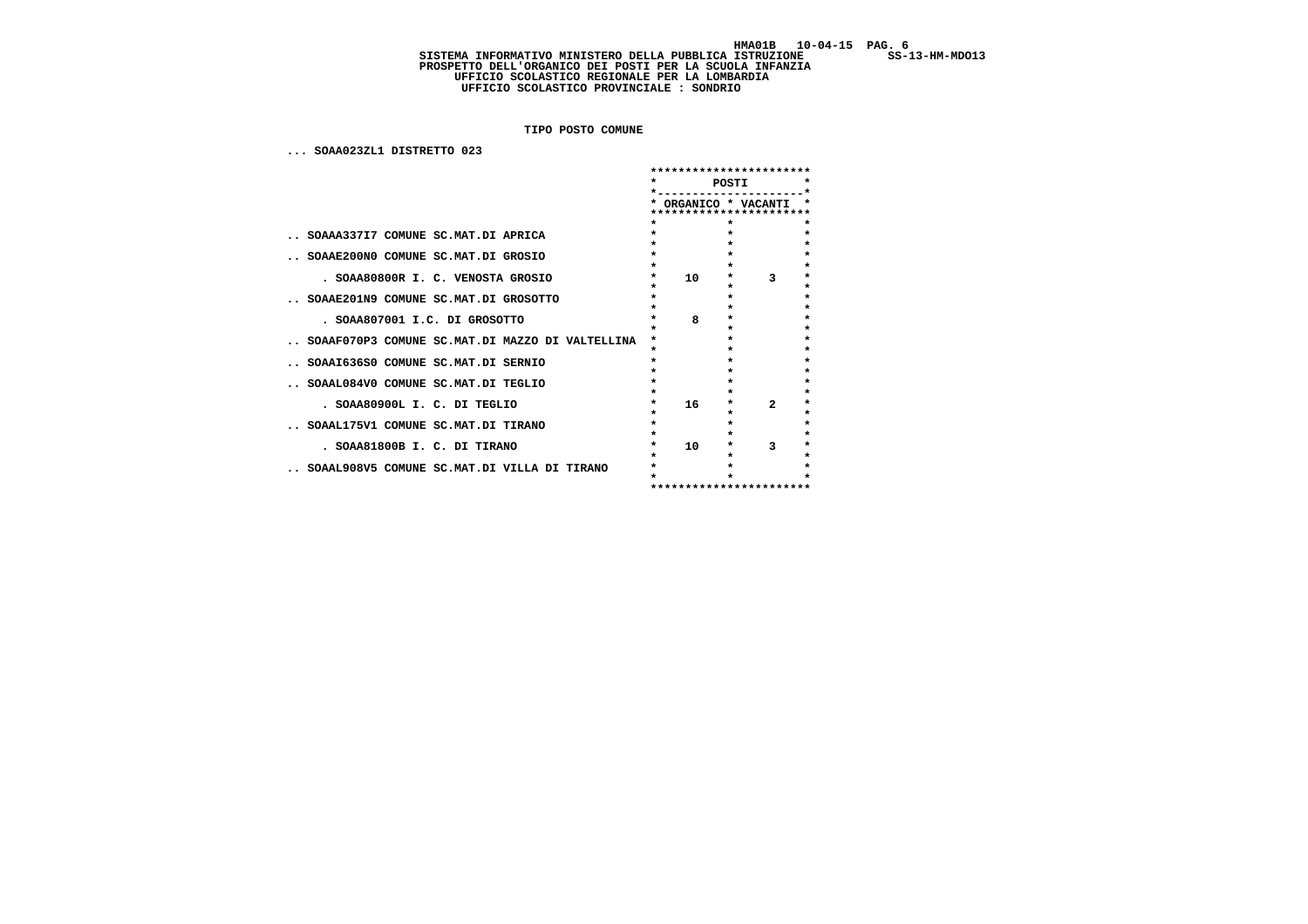$SS-13-HM-MDO13$ 

## **SISTEMA INFORMATIVO MINISTERO DELLA PUBBLICA ISTRUZIONE SS-13-HM-MDO13 PROSPETTO DELL'ORGANICO DEI POSTI PER LA SCUOLA INFANZIA UFFICIO SCOLASTICO REGIONALE PER LA LOMBARDIA UFFICIO SCOLASTICO PROVINCIALE : SONDRIO**

 **TIPO POSTO COMUNE**

 **... SOAA024ZM3 DISTRETTO 024**

|                                     | *********************** |                         |         |                      |         |  |  |  |  |  |
|-------------------------------------|-------------------------|-------------------------|---------|----------------------|---------|--|--|--|--|--|
|                                     | $\star$<br>POSTI        |                         |         |                      |         |  |  |  |  |  |
|                                     |                         |                         |         |                      |         |  |  |  |  |  |
|                                     |                         |                         |         | * ORGANICO * VACANTI | *       |  |  |  |  |  |
|                                     |                         | *********************** |         |                      |         |  |  |  |  |  |
|                                     | $\star$                 |                         | $\star$ |                      | $\star$ |  |  |  |  |  |
| SOAAI828S7 COMUNE SC.MAT.DI SONDALO | $\star$                 |                         | $\star$ |                      | $\star$ |  |  |  |  |  |
|                                     | ÷                       |                         | $\star$ |                      | $\star$ |  |  |  |  |  |
| . SOAA81000R I.C. DI SONDALO        | $\star$                 | 8                       | $\star$ |                      | $\star$ |  |  |  |  |  |
|                                     |                         |                         |         |                      | $\star$ |  |  |  |  |  |
|                                     | *********************** |                         |         |                      |         |  |  |  |  |  |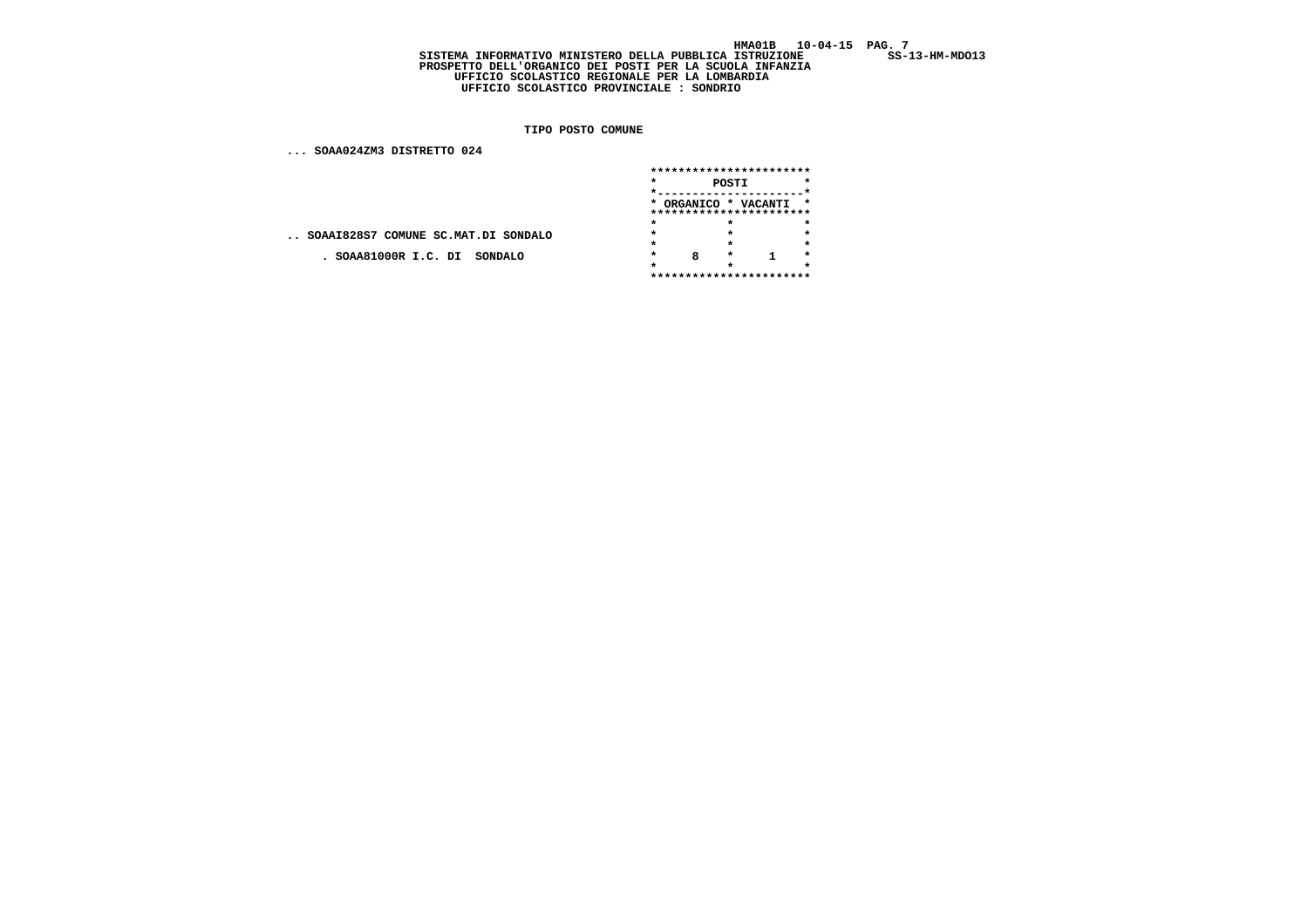SISTEMA INFORMATIVO MINISTERO DELLA PUBBLICA ISTRUZIONE SS-13-HM-MDO13<br>PROSPETTO DELL'ORGANICO DEI POSTI PER LA SCUOLA MATERNA<br>UFFICIO SCOLASTICO REGIONALE PER LA LOMBARDIA<br>UFFICIO SCOLASTICO PROVINCIALE : SONDRIO

 **TIPO POSTO SOSTEGNO**

 **... SOAA020ZH1 DISTRETTO 020**

|                                                 |         | *********************** |                                                 |         |  |  |
|-------------------------------------------------|---------|-------------------------|-------------------------------------------------|---------|--|--|
|                                                 | $\star$ |                         | POSTI                                           |         |  |  |
|                                                 |         |                         | * ORGANICO * VACANTI<br>*********************** | $\star$ |  |  |
|                                                 | $\star$ |                         | ÷                                               |         |  |  |
| POSTI DI SOSTEGNO PER MINORATI PSICO-FISICI (1) | $\star$ |                         | $\star$                                         |         |  |  |
|                                                 | 28      |                         | $\star$                                         |         |  |  |
| SOAA805009 I.C. BERTACCHI<br>- CHIAVENNA        |         |                         | $\star$                                         |         |  |  |
|                                                 |         |                         |                                                 |         |  |  |
| SOAA806005 I.C. GARIBALDI<br>DI CHIAVENNA       |         |                         | $\star$                                         |         |  |  |
|                                                 |         |                         |                                                 |         |  |  |
|                                                 |         |                         | ***********************                         |         |  |  |

| (1) PER IL TRASFERIMENTO E' NECESSARIO POSSEDERE UNO DEI SEGUENTI TITOLI : |
|----------------------------------------------------------------------------|
| . TITOLO CONSEGUITO AL TERMINE DEL CORSO PREVISTO DALL'ARTICOLO 325 DEL    |
| D.L.VO. N.297/94, PER L 'INSEGNAMENTO AI MINORATI PSICOFISICI              |
| ALTRO TITOLO RICONOSCIUTO VALIDO AI SENSI DEL D.P.R. N. 970/1975           |
| SOLAMENTE PER GLI INSEGNANTI CHE SE NE SIANO GIA' AVVALSI PER              |
| CONSEGUIMENTO NOMINA O PRECEDENTE MOVIMENTO.                               |

 **----------------------------------------------------------------------------**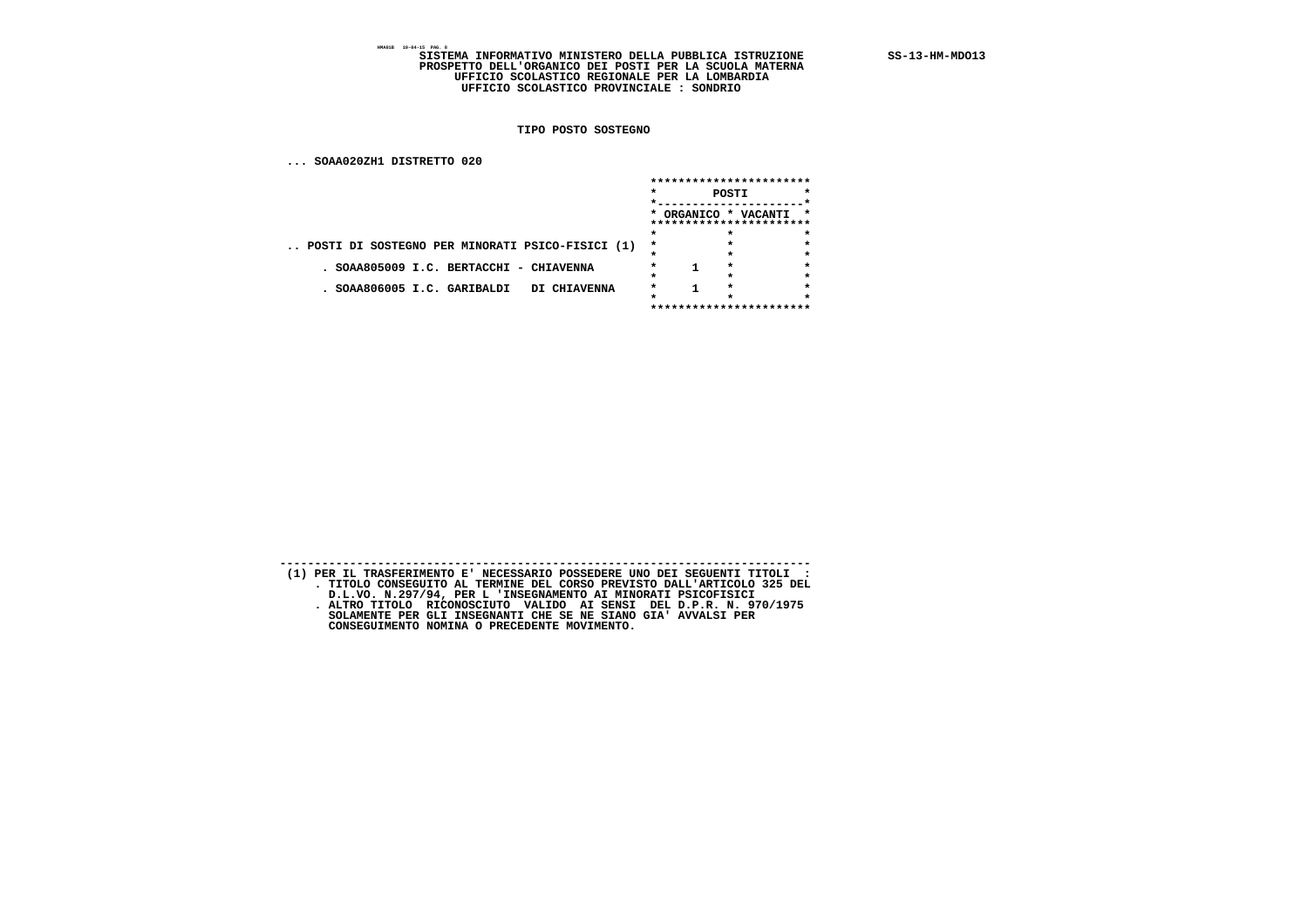$SS-13-HM-MDO13$ 

### SISTEMA INFORMATIVO MINISTERO DELLA PUBBLICA ISTRUZIONE  **PROSPETTO DELL'ORGANICO DEI POSTI PER LA SCUOLA INFANZIA UFFICIO SCOLASTICO REGIONALE PER LA LOMBARDIA UFFICIO SCOLASTICO PROVINCIALE : SONDRIO**

 **TIPO POSTO SOSTEGNO**

| SOAA021ZIO DISTRETTO 021                        |         |                                         |         |          |
|-------------------------------------------------|---------|-----------------------------------------|---------|----------|
|                                                 |         | ***********************                 |         |          |
|                                                 | $\star$ |                                         | POSTI   | *        |
|                                                 |         |                                         |         |          |
|                                                 |         | ORGANICO * VACANTI<br>***************** |         | *<br>*** |
|                                                 |         |                                         | $\star$ | $\star$  |
| POSTI DI SOSTEGNO PER MINORATI PSICO-FISICI (1) | *       |                                         |         |          |
|                                                 | *       |                                         |         | $\star$  |
| . SOAA81100L I.C. DI COSIO VALTELLINO           |         | 1                                       |         |          |
|                                                 |         |                                         | ÷       | $\star$  |
| . SOAA813008 I. C. DI DELEBIO                   |         | $\mathbf{z}$                            | $\star$ | $\star$  |
|                                                 |         |                                         |         | $\star$  |
| . SOAA81700G I.C. 1 "SPINI VANONI" MORBEGNO     | $\star$ | 1                                       | *       |          |
|                                                 |         |                                         |         | $\star$  |
| . SOAA82300V I.C. 2 "DAMIANI" DI MORBEGNO       | *       |                                         | $\star$ | $\star$  |
|                                                 | *       |                                         | *       | $\star$  |
| . SOAA814004 I.C. "GAVAZZENI " DI<br>TALAMONA   | *       |                                         | *       | *        |
|                                                 |         |                                         |         |          |
|                                                 |         | ***********************                 |         |          |

 **---------------------------------------------------------------------------- (1) PER IL TRASFERIMENTO E' NECESSARIO POSSEDERE UNO DEI SEGUENTI TITOLI : . TITOLO CONSEGUITO AL TERMINE DEL CORSO PREVISTO DALL'ARTICOLO 325 DEL D.L.VO. N.297/94, PER L 'INSEGNAMENTO AI MINORATI PSICOFISICI . ALTRO TITOLO RICONOSCIUTO VALIDO AI SENSI DEL D.P.R. N. 970/1975 SOLAMENTE PER GLI INSEGNANTI CHE SE NE SIANO GIA' AVVALSI PER CONSEGUIMENTO NOMINA O PRECEDENTE MOVIMENTO.**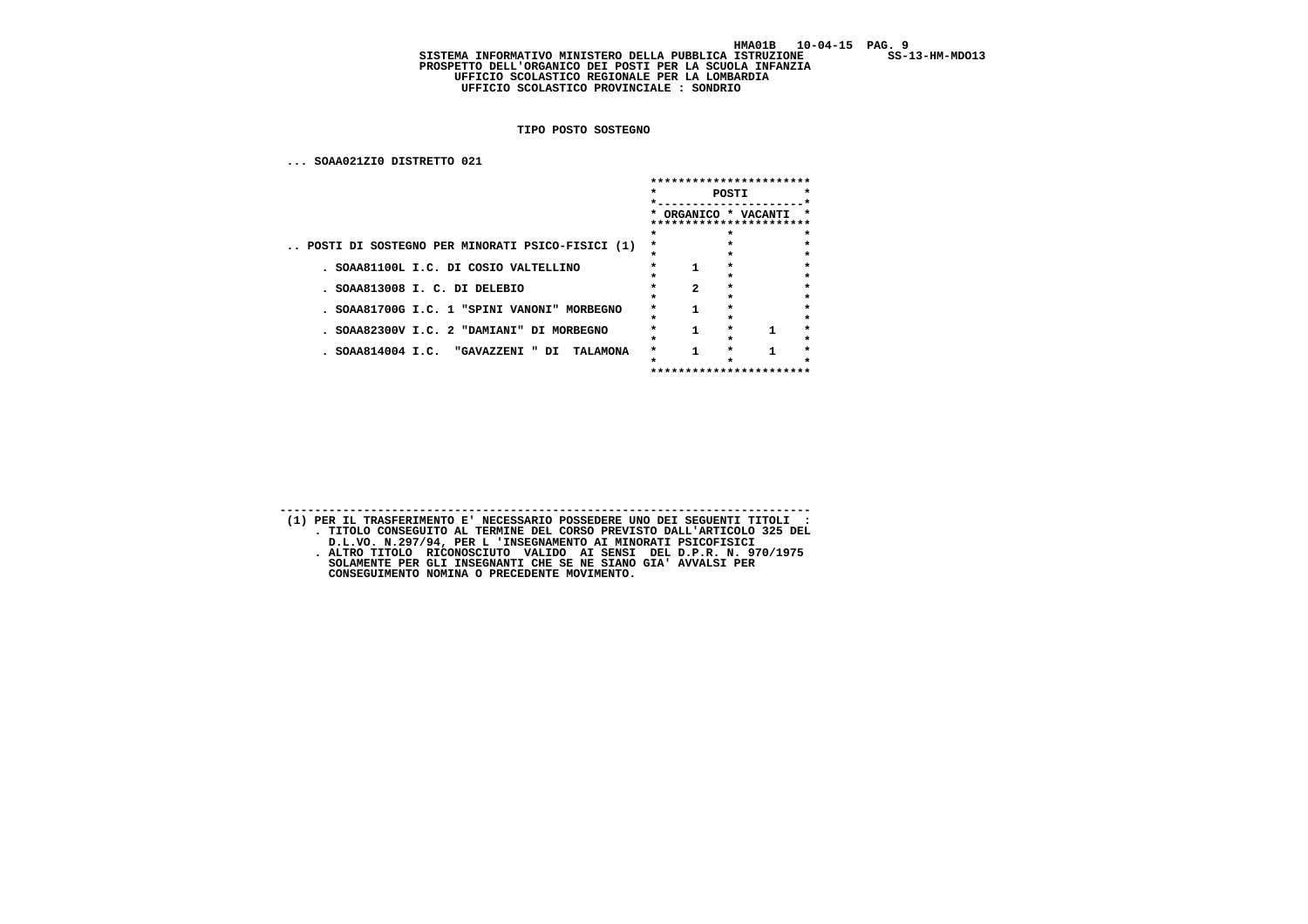$SS-13-HM-MDO13$ 

### SISTEMA INFORMATIVO MINISTERO DELLA PUBBLICA ISTRUZIONE  **PROSPETTO DELL'ORGANICO DEI POSTI PER LA SCUOLA INFANZIA UFFICIO SCOLASTICO REGIONALE PER LA LOMBARDIA UFFICIO SCOLASTICO PROVINCIALE : SONDRIO**

 **TIPO POSTO SOSTEGNO**

 **... SOAA022ZK2 DISTRETTO 022**

|                                                 |       |  |         | ***********************                           |         |
|-------------------------------------------------|-------|--|---------|---------------------------------------------------|---------|
|                                                 | POSTI |  |         |                                                   |         |
|                                                 |       |  |         | * ORGANICO * VACANTI *<br>*********************** |         |
|                                                 |       |  |         |                                                   |         |
| POSTI DI SOSTEGNO PER MINORATI PSICO-FISICI (1) | *     |  |         |                                                   | $\star$ |
|                                                 |       |  | *       |                                                   | $\star$ |
| SOAA819007 I.C. SONDRIO - "CENTRO"              |       |  | $\star$ |                                                   | $\star$ |
|                                                 |       |  |         |                                                   | *       |
| SOAA821007 I.C. SONDRIO - "PAESI OROBICI"       |       |  |         |                                                   | $\star$ |
|                                                 |       |  |         |                                                   |         |
|                                                 |       |  |         | ***********************                           |         |

 **---------------------------------------------------------------------------- (1) PER IL TRASFERIMENTO E' NECESSARIO POSSEDERE UNO DEI SEGUENTI TITOLI : . TITOLO CONSEGUITO AL TERMINE DEL CORSO PREVISTO DALL'ARTICOLO 325 DEL D.L.VO. N.297/94, PER L 'INSEGNAMENTO AI MINORATI PSICOFISICI . ALTRO TITOLO RICONOSCIUTO VALIDO AI SENSI DEL D.P.R. N. 970/1975 SOLAMENTE PER GLI INSEGNANTI CHE SE NE SIANO GIA' AVVALSI PER CONSEGUIMENTO NOMINA O PRECEDENTE MOVIMENTO.**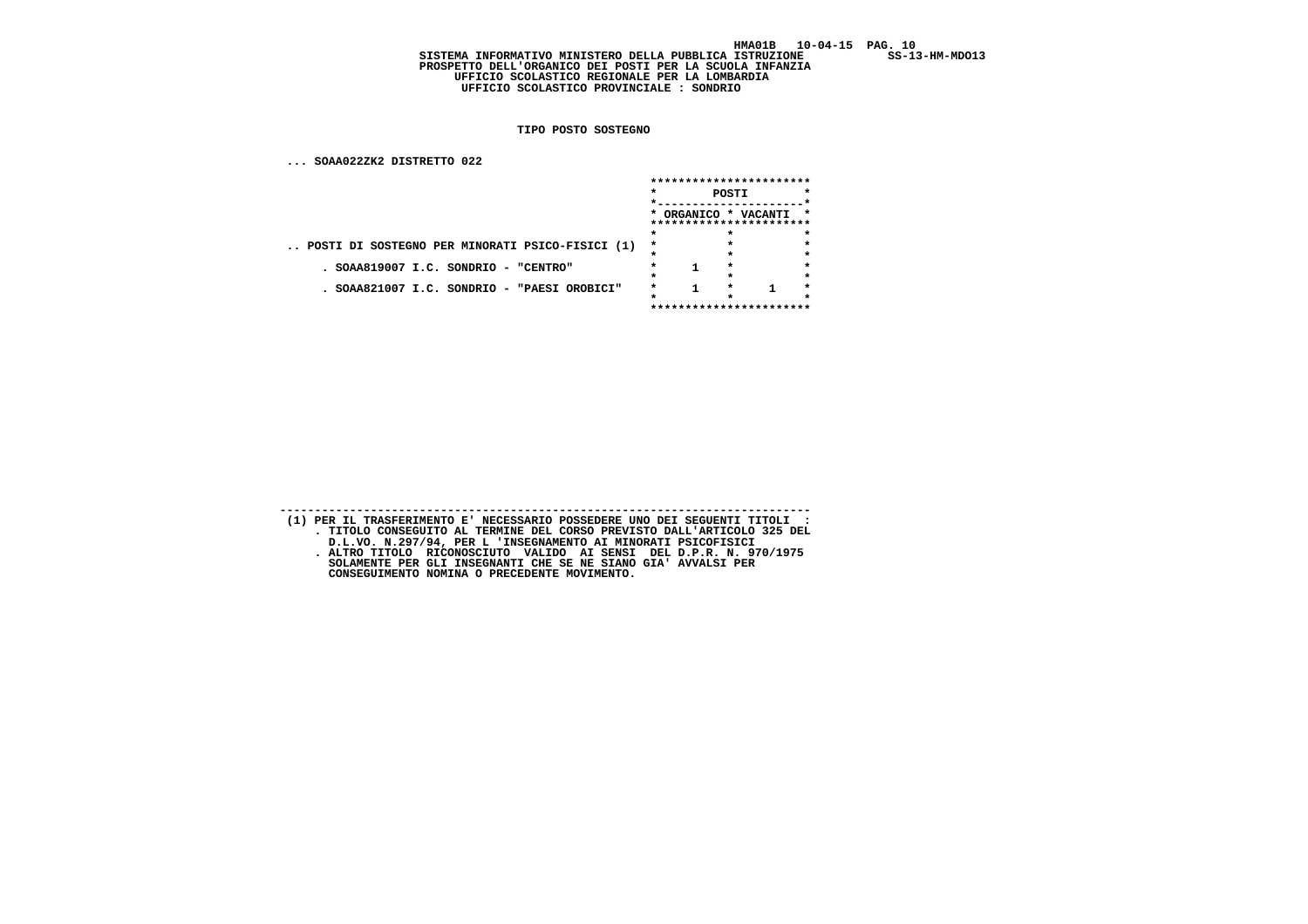$SS-13-HM-MDO13$ 

SISTEMA INFORMATIVO MINISTERO DELLA PUBBLICA ISTRUZIONE  **PROSPETTO DELL'ORGANICO DEI POSTI PER LA SCUOLA INFANZIA UFFICIO SCOLASTICO REGIONALE PER LA LOMBARDIA UFFICIO SCOLASTICO PROVINCIALE : SONDRIO**

 **TIPO POSTO SOSTEGNO**

 **... SOAA023ZL1 DISTRETTO 023**

|                                                 | ***********************<br>$\star$<br>POSTI |   |         |                                                   |         |
|-------------------------------------------------|---------------------------------------------|---|---------|---------------------------------------------------|---------|
|                                                 |                                             |   |         |                                                   | $\star$ |
|                                                 |                                             |   |         | * ORGANICO * VACANTI *<br>*********************** |         |
|                                                 |                                             |   |         |                                                   | $\star$ |
| POSTI DI SOSTEGNO PER MINORATI PSICO-FISICI (1) | $\star$                                     |   |         |                                                   |         |
|                                                 |                                             |   |         |                                                   | $\star$ |
| . SOAA80800R I. C. VENOSTA GROSIO               |                                             |   | $\star$ |                                                   |         |
|                                                 |                                             |   |         |                                                   | $\star$ |
| . SOAA80900L I. C. DI TEGLIO                    |                                             |   |         |                                                   | $\star$ |
| . SOAA81800B I. C. DI TIRANO                    |                                             | 3 | *       |                                                   | ۰       |
|                                                 |                                             |   |         |                                                   |         |
|                                                 |                                             |   |         | ***********************                           |         |

**---------------------------------------------------------------------------- (1) PER IL TRASFERIMENTO E' NECESSARIO POSSEDERE UNO DEI SEGUENTI TITOLI : . TITOLO CONSEGUITO AL TERMINE DEL CORSO PREVISTO DALL'ARTICOLO 325 DEL D.L.VO. N.297/94, PER L 'INSEGNAMENTO AI MINORATI PSICOFISICI . ALTRO TITOLO RICONOSCIUTO VALIDO AI SENSI DEL D.P.R. N. 970/1975 SOLAMENTE PER GLI INSEGNANTI CHE SE NE SIANO GIA' AVVALSI PER CONSEGUIMENTO NOMINA O PRECEDENTE MOVIMENTO.**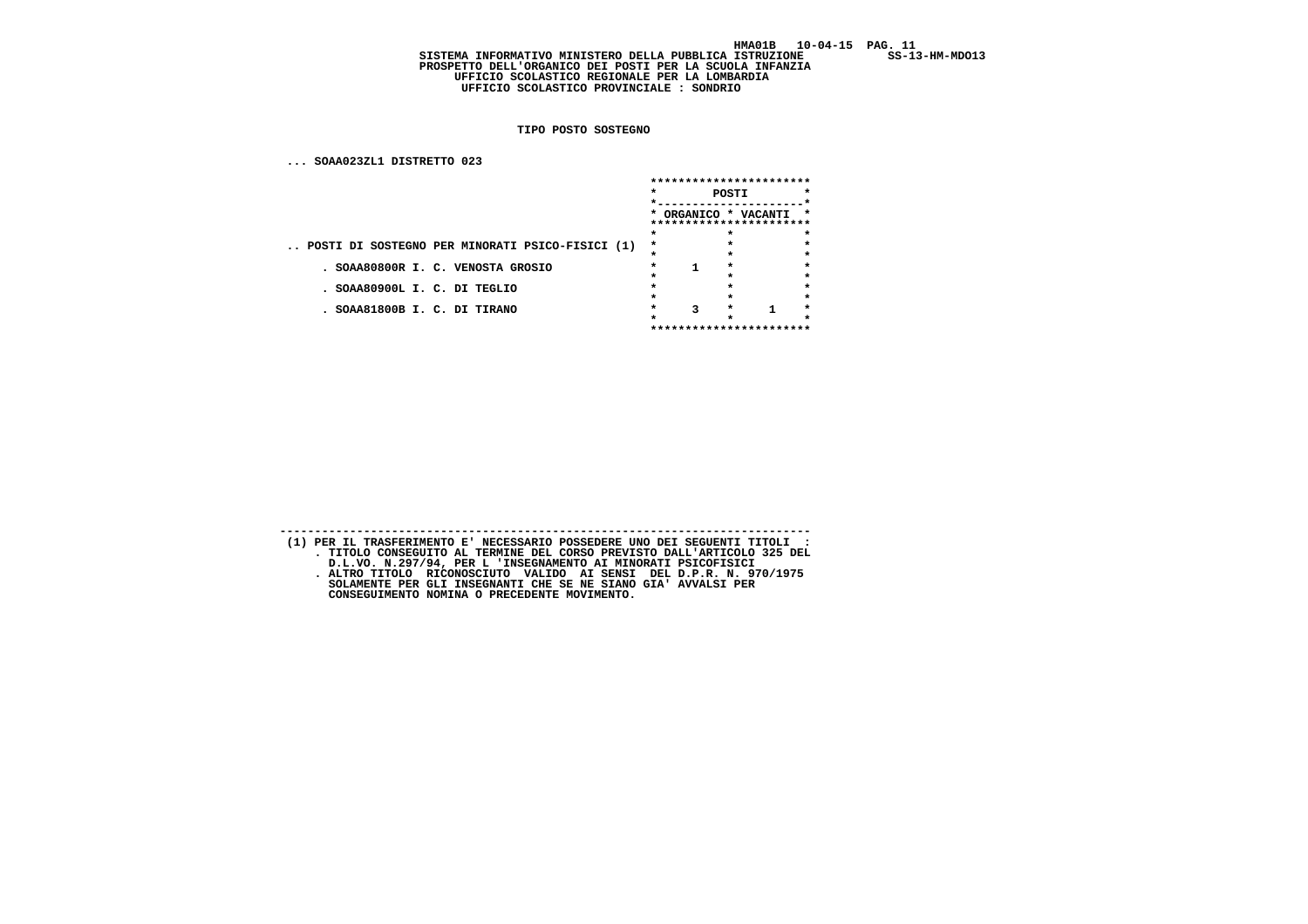SISTEMA INFORMATIVO MINISTERO DELLA PUBBLICA ISTRUZIONE SS-13-HM-MDO13<br>PROSPETTO DELL'ORGANICO DEI POSTI PER LA SCUOLA MATERNA<br>UFFICIO SCOLASTICO REGIONALE PER LA LOMBARDIA<br>UFFICIO SCOLASTICO PROVINCIALE : SONDRIO

 **TIPO POSTO SPECIALE**

 **NESSUN DATO DA PROSPETTARE**